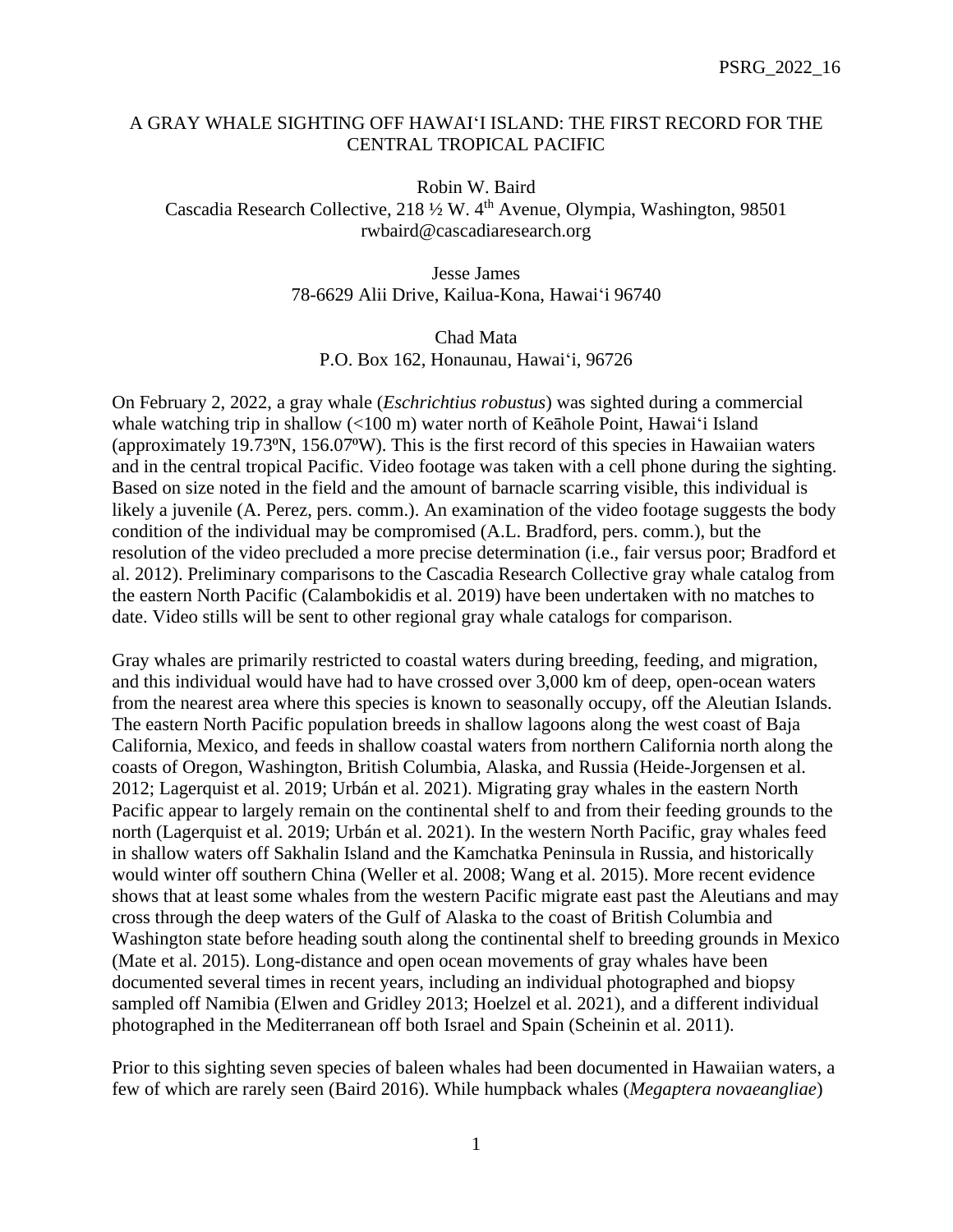are abundant in nearshore Hawaiian waters in the winter, other baleen whale species primarily use pelagic waters (e.g., Bryde's whales, *Balaenoptera edeni*) and are only infrequently seen (e.g., fin whales, *B. physalus*, and sei whales, *B. borealis*). Blue whales (*Balaenoptera musculus*) have only been seen once in Hawaiian waters, and North Pacific right whales (*Eubalaena japonica*) and minke whales (*B. acutorostrata*) on just a few occasions each (Bradford et al. 2017; Herman et al. 1980; Salden and Mickelsen 1999), although blue and minke whales are regularly detected acoustically in Hawaiian waters (Norris et al. 2012; Oswald et al. 2011; Stafford et al. 2001; Thompson and Friedl 1982). The February 2022 sighting suggests that there may be value in assessing existing acoustic archives from hydrophones in Hawaiian waters for the presence of gray whale calls (e.g., Guazzo et al. 2017).

Boat-based research efforts on cetaceans in Hawaiian waters began in the late 1960s (Norris and Dohl 1980), and for the last 35 years multiple research groups have worked with cetaceans off the main Hawaiian Islands each year. Despite this extensive effort, this first sighting of a gray whale in Hawaiʻi was made during a commercial whale watching trip, another demonstration of the value of community science to understanding whales and dolphins in Hawaiian waters.

## **Acknowledgements**

We thank Hawaii Oceanic for the platform from which this sighting was made, Jordan Lerma for video processing, Alie Perez for taking images of the whale through the Cascadia Research gray whale catalog, Amanda Bradford for an assessment of body condition, and Amanda Bradford, Annette Harnish, Michaela Kratofil, Sabre Mahaffy, and Alie Perez for reviews of the manuscript.

## **Literature Cited**

- Baird, R.W. 2016. The lives of Hawaiʻi's dolphins and whales: natural history and conservation. University of Hawaiʻi Press.
- Bradford, A.L., D.W. Weller, A.E. Punt, Y.V. Ivashenko, A.M. Burdin, G.R. VanBlaricom, and R.L. Brownell Jr. 2012. Leaner leviathans: body condition variation in a critically endangered whale population. Journal of Mammalogy 93:251-266. 10.1644/11-MAMM-A-091.1.
- Bradford, A.L., K.A. Forney, E.M. Oleson, and J. Barlow. 2017. Abundance estimates of cetaceans from a line-transect survey within the U.S. Hawaiian Islands Exclusive Economic Zone. Fishery Bulletin 115:129-142. 10.7755/FB.115.2.1
- Calambokidis, J., A. Pérez, and J. Laake. 2019. Updated analysis of abundance and population structure of seasonal gray whales in the Pacific Northwest, 1996-2017. Final Report to NOAA, Seattle, Washington. pp. 1-72.
- Elwen, S.H., and T. Gridley. 2013. Gray whale (*Eschrichtius robusus*) sighting in Namibia (SE Atlantic) – first record for southern hemisphere. IWC SC/65a/BRG30. International Whaling Commission.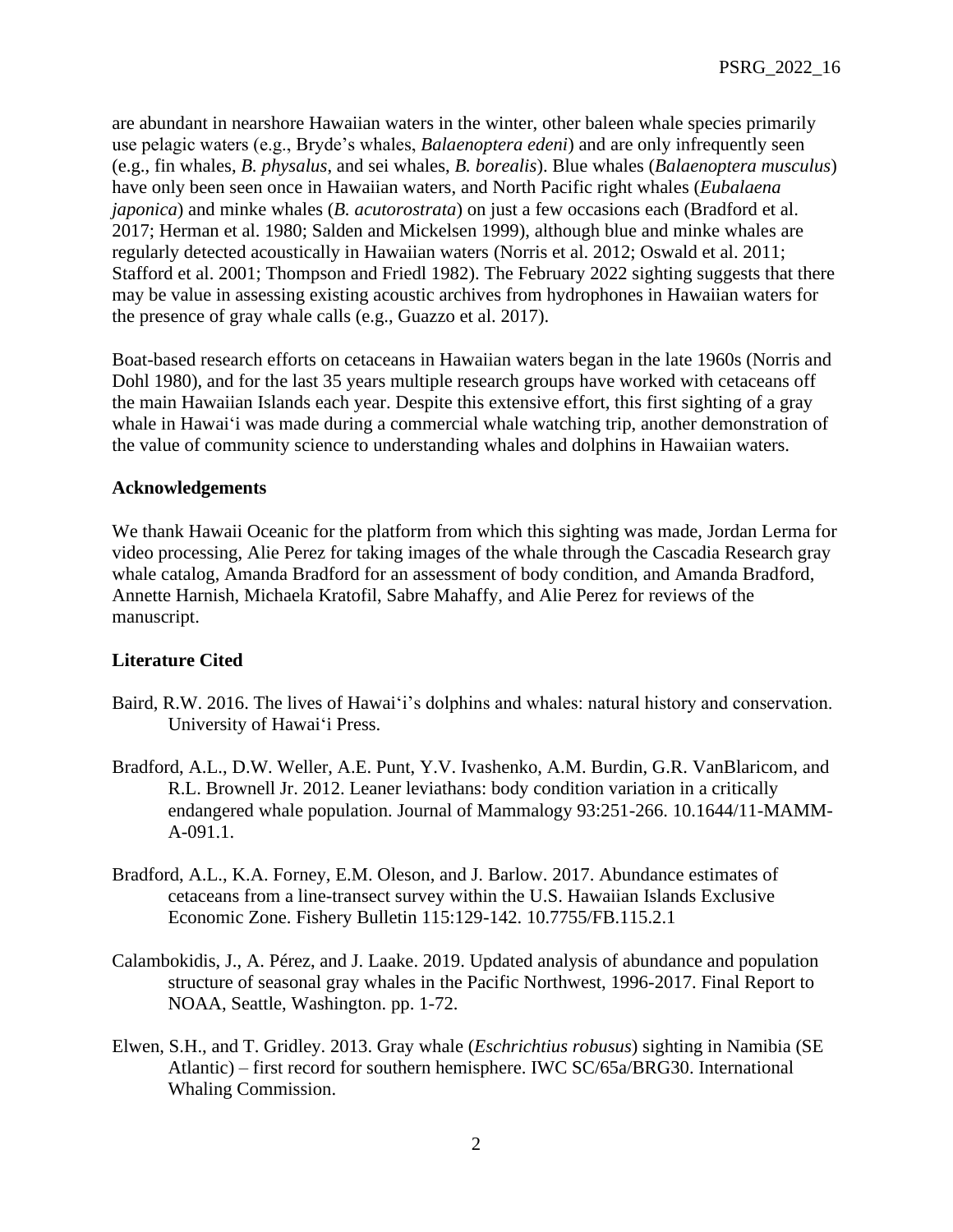- Guazzo, R.A., T.A. Helble, G.L. D'Spain, D.W. Weller, S.M. Wiggins, and J.A. Hildebrand. 2017. Migratory behavior of eastern North Pacific gray whales tracked using a hydrophone array. PLoS ONE 12(10):e0185585.
- Heide-Jorgensen, M.P., K.L. Laidre, D. Litovka, M. Villum Jensen, J.M. Grebmeier, and B.I. Sirenko. 2012. Identifying gray whale (*Eschrichtius robustus*) foraging grounds along the Chukotka Peninsula, Russia, using satellite telemetry. Polar Biology 35:1035-1045.
- Herman, L.M., C.S. Baker, P.H. Forestell, and R.C. Antionja. 1980. Right whale *Balaena glacialis* sightings near Hawaii: a clue to the wintering grounds? Marine Ecology Progress Series 2:271-275.
- Hoelzel, A.R., F. Sarigol, T. Gridley, and S.H. Elwen. 2021. Natal origin of Namibian grey whale implies new distance record for in-water migration. Biology Letters 17: 20210136. 10.1098/rsbl.2021.0136.
- Lagerquist, B.A., D.M. Palacios, M.H. Winsor, L.M. Irvine, T.M. Follett, and B.R. Mate. 2019. Feeding home ranges of Pacific coast feeding group gray whales. Journal of Wildlife Management 83:925-937. 10.1002/jwmg.21642.
- Mate, B.R., V.Y. Ilyashenko, A.L. Bradford, V.V. Vertyankin, G.A. Tsidulko, V.V. Rozhnov, and L.M. Irvine. 2015. Critically endangered western gray whales migrate to the eastern North Pacific. Biology Letters 11:20150071. 10.1098/rsbl.2015.0071
- Norris, K.S., and T.P. Dohl. 1980. Behavior of the Hawaiian spinner dolphin, *Stenella longirostris*. Fishery Bulletin 77:821-849.
- Norris, T., S. Martin, L. Thomas, T. Yack, J.N. Oswald, E.M. Nosal, and V. Janik. 2012. Acoustic ecology and behavior of minke whales in the Hawaiian and Marianas Islands: localization, abundance estimation, and characterization of minke whale "boings". In The effects of noise on aquatic life (pp. 149-153). Springer, New York, NY.
- Oswald, J.N., W.W.L. Au, and F. Duennebier. 2011. Minke whale (*Balaenoptera acutorostrata*) boings detected at the Station ALOHA cabled observatory. Journal of the Acoustical Society of America 129:3353-3360.
- Salden, D.R., and J. Mickelsen. 1999. Rare sighting of a North Pacific right whale (*Eubalaena glacialis*) in Hawaiʻi. Pacific Science 53:341-345.
- Scheinin, A.P., D. Kerem, C.D. Macleod, M. Gazo, C.A. Chicote, and M. Castellote. 2011. Gray whale (*Eschrichtius robustus*) in the Mediterranean Sea: anomalous event or early sign of climate-driven distribution change? Marine Biodiversity Records 4:e28. 10.1017/S1755267211000042.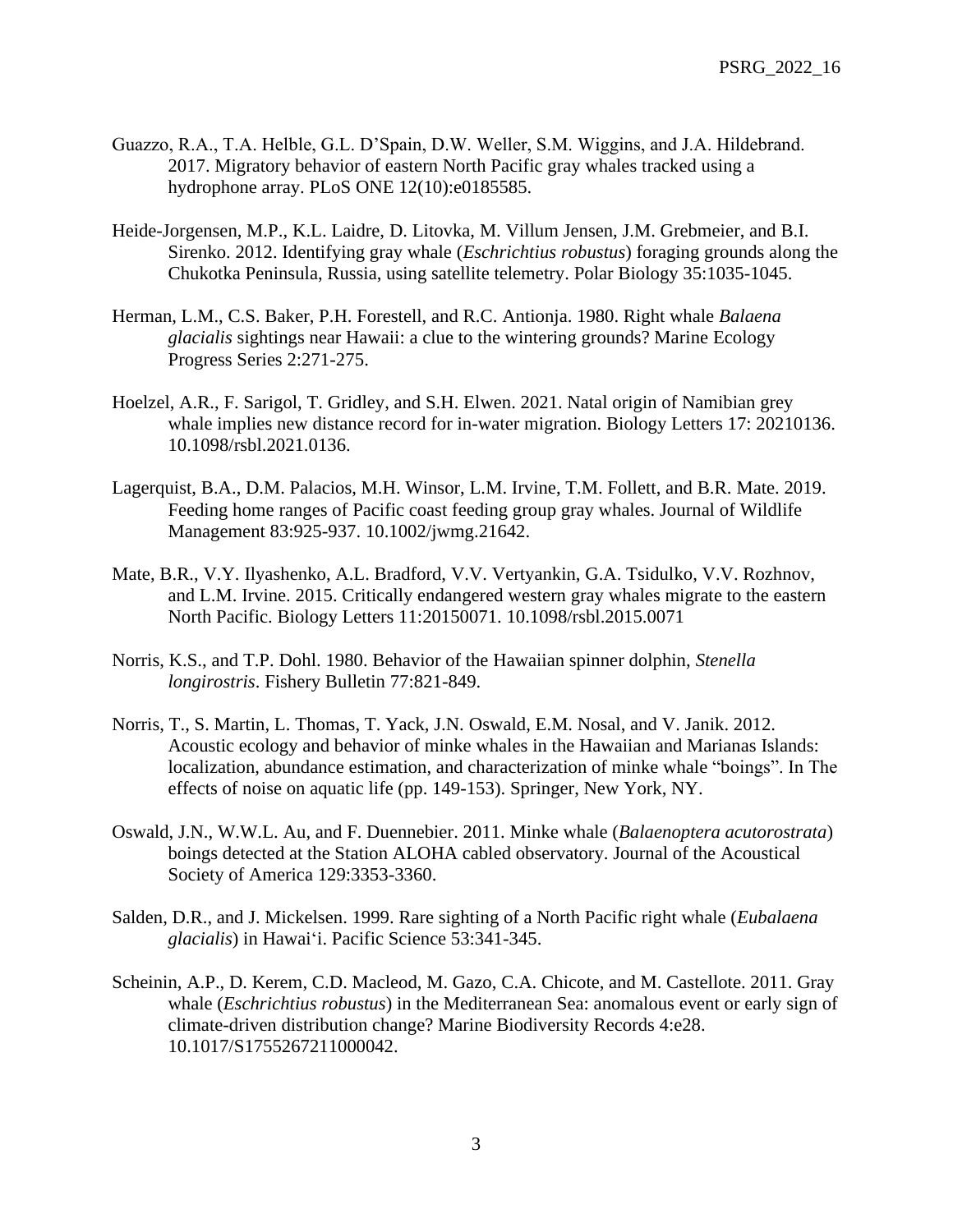- Stafford, K.M., S.L. Nieukirk, and C.G. Fox. 2001. Geographic and seasonal variation of blue whale calls in the North Pacific. Journal of Cetacean Research and Management 3:65-76.
- Thompson, P.O. and W.A. Friedl. 1982. A long term study of low frequency sounds from several species of whales off Oahu, Hawaii. Cetology 45:1-19.
- Urbán R, J., E. Jiménez-López, H.M. Guzmán, and L. Viloria-Gómora. 2021. Migratory behavior of an eastern North Pacific gray whale from Baja California Sur to Chirikov Basin, Alaska. Frontiers in Marine Science 10.3380/fmars.2021.619290.
- Wang, X., M. Xu, F. Wu, D.W. Weller, X. Miao, A.R. Lang, and Q. Zhu. 2015. Insights from a gray whale (*Eschrichtius robustus*) bycaught in the Taiwan Strait off China in 2011. Aquatic Mammals 41:327-332.
- Weller, D.W., A.L. Bradford, H. Kato, T. Bando, S. Otani, A.M. Burdin, and R.L. Brownell Jr. 2008. A photographic match of a western gray whale between Sakhalin Island, Russia, and Honshu, Japan: the first link between the feeding ground and a migratory corridor. Journal of Cetacean Research and Management 10:89-91.